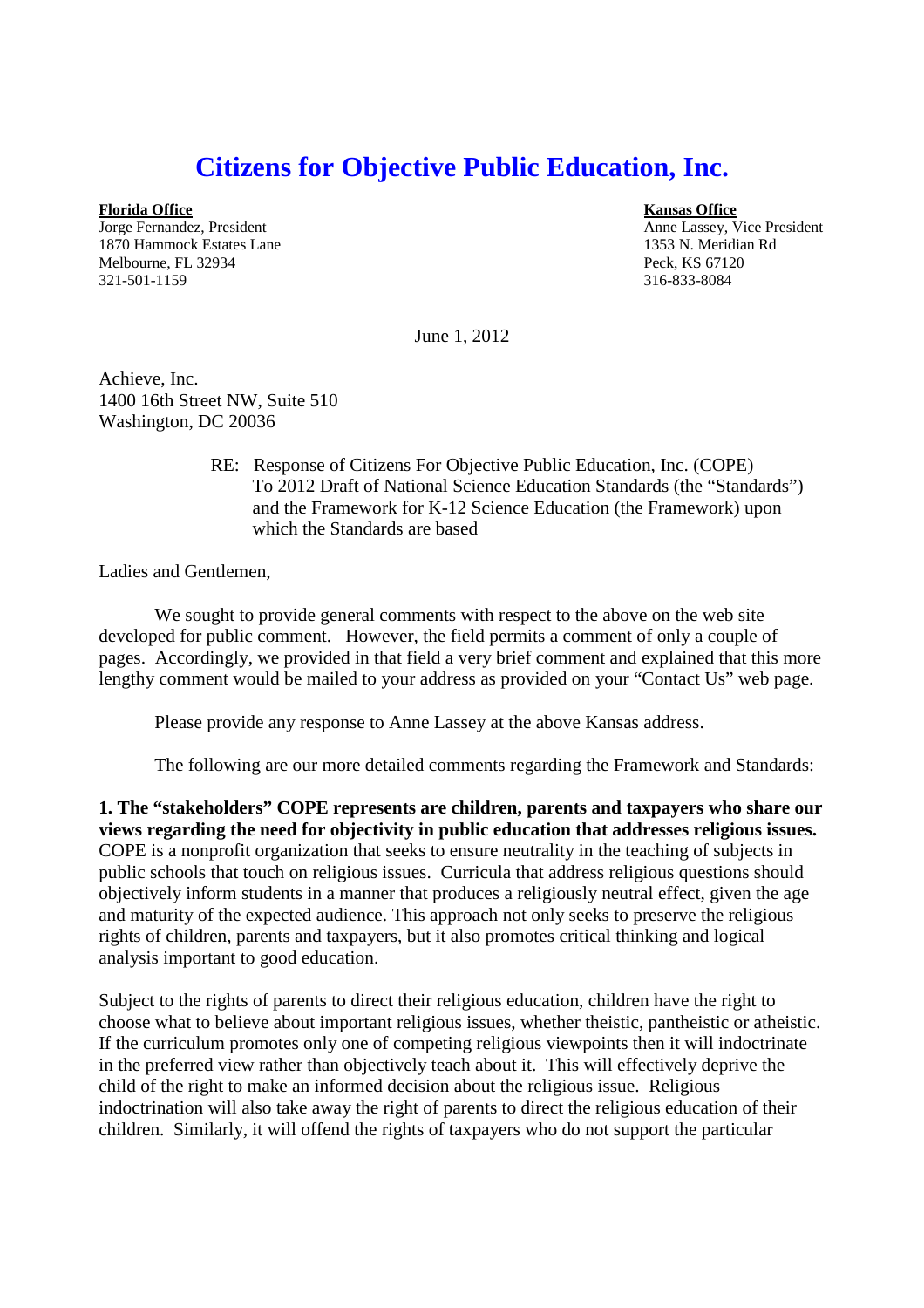religious position being presented to students and classify them as outsiders within the community.

The State may satisfy its First Amendment obligations by excluding religious subject matter from the curriculum. It can also include the subject matter if it does so objectively and in a neutral manner that respects the Constitutional rights of children, parents and taxpayers. This may be accomplished with some subjects through carefully designed programs that inform students of the competing or alternative viewpoints that lead to differing religious implications and inferences. Neutrality may also be achieved through an objective consideration of the strengths and weaknesses of explanations that support a particular religious viewpoint. Objectivity opens rather than closes the minds of students. It encourages critical thinking about answers to ultimate questions that may profoundly affect the way they choose to lead their lives. Objectivity and neutrality will also enhance science education by encouraging critical and independent thinking and analysis.

We are furnishing this comment because the Framework and Standards address religious questions and then provide Atheistic/materialistic explanations in a manner that is not likely to produce a religiously neutral effect.

**2. Religion under the First Amendment includes non-theistic beliefs.** Religion has been defined by the courts very broadly to include theistic and non-theistic religions: Atheism, Religious ("Secular") Humanism, Buddhism, Ethical Culture, *et al*. In *McGowan v. Maryland,* 366 US 420, 461 (1961), the Supreme Court described religion as an "activity that profoundly relates the life of man to the world in which he lives." This is an explicit goal of the Framework – to relate the lives of the children to the world in which they live. The courts indicate religion is an organized set of beliefs about "matters of ultimate concern," such as ultimate questions about the cause, nature and purpose of life and how it should be lived. Religions provide answers to questions like "Where do we come from?" "What is the nature of life – is it just an occurrence or is it a creation made for a purpose?" "What happens when we die?" "How should life be led from an ethical and moral standpoint or from a standpoint that logically denies the idea of absolute ethical and moral standards?"

**3. It appears that the Framework and Standards promote Religious ("Secular") Humanism.** The particular religious view that appears to be promoted by the Framework and Standards is an Atheism referred to as Religious ("Secular") Humanism. The Humanist Manifestos define "Religious Humanism" (now called "Secular Humanism") as an organized set of atheistic beliefs that (1) deny the supernatural, (2) claim that life arises via unguided evolutionary processes rather than as a creation made for a purpose, and (3) claim that life should be guided by naturalistic/materialistic science and reason rather than traditional theistic religious beliefs. These tenets imply that life has no inherent purpose and that it ends on death. The manifestos also explain that this religion is evangelistic as it seeks to replace all traditional theistic beliefs in all public and private institutions. The word "Religious" in the 1933 Manifesto was replaced with the word "secular" after the Supreme Court held that the First amendment was applicable to the states in the 1940s.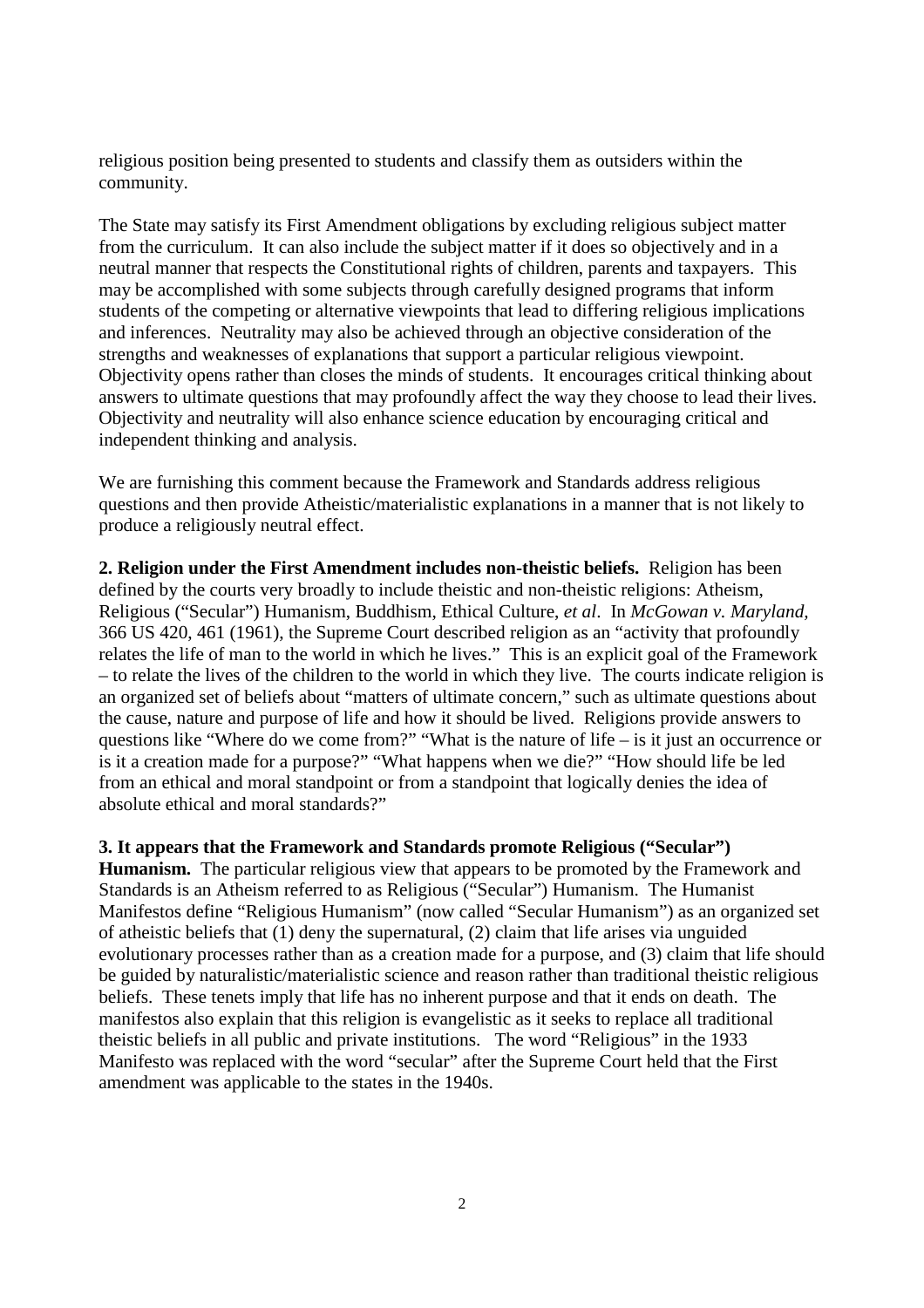In a court proceeding in 1987 where the belief system was held to be a religion, Paul Kurtz, a coauthor of Manifesto II (who had previously acknowledged it to be a religion), was asked what the belief system was if, as he then argued, it was not a religion. Kurtz replied that "Secular Humanism is science." This is interesting because the science Framework and proposed Standards certainly promote all of the tenets of Religious ("Secular") Humanism. However the courts have found it to be a religion and not science. Judge Hand clearly articulated his reasons as follows:

"Dr. Paul Kurtz *testified that secular humanism is a scientific methodology*, not a religious movement. . . . Dr. Kurtz's attempt to revise history to comply with his personal beliefs is of no concern to this Court. *For first amendment purposes, the commitment of humanists to a non-supernatural and non-transcendent analysis, even to the point of hostility towards and outright attacks on all theistic religions, prevents them from maintaining the fiction that this is a non-religious discipline.* This Court is concerned with the logic and consistency, the rationality, one might say, of Dr. Kurtz's contention that secular humanism is not a religious system, but science. Secular humanism is religious for first amendment purposes *because it makes statements based on faith-assumptions.*" [*Smith v. Bd. of Sch. Comm'rs of Mobile County*, 655 F. Supp. 939, 982 (S.D. Ala. 1987), *rev'd on other grounds*, 827 F.2d 684 (11th Cir. 1987).]

Since the Framework and the Standards address all of the issues important to all religions, they should be revised to ensure that the subject matter is objectively presented in a way that has a religiously neutral effect. Some of our key concerns are very briefly listed below.

## **4. The use, purpose and effect of Methodological Naturalism are not explained.**

"Materialism" or "naturalism" is "a doctrine, theory, or principle according to which physical matter is the only reality and the reality through which all being and processes and phenomena can be explained."<sup>1</sup> "Methodological Naturalism" (MN) is the idea that science is not permitted to explain the cause of events within the natural world with anything other than a materialistic explanation through the use of "material" or "natural" causes (that is a cause resulting from the unguided interactions of matter, energy and the forces). Thus MN effectively requires materialistic explanations. Accordingly, when applied to the ultimate questions of life, only atheistic or unintelligent cause explanations are permitted. MN requires that all evidence of an intelligent cause be ignored or somehow attributed to a natural cause. MN is a logical assumption when dealing with experimental physical science in the present-day world. However, it is problematic when applied to historical life sciences that address questions that are both religious and scientific.

Children should be informed that MN is being used in the historical and life sciences and that there is a significant body of evidence that conflicts with its materialistic assumption. Many recognized scientists believe it should be abandoned in certain areas of historical science, where it impedes rather than aids open-minded inquiry.

<sup>&</sup>lt;sup>1</sup> Webster's Third New International Dictionary of the English Language, Unabridged (2003).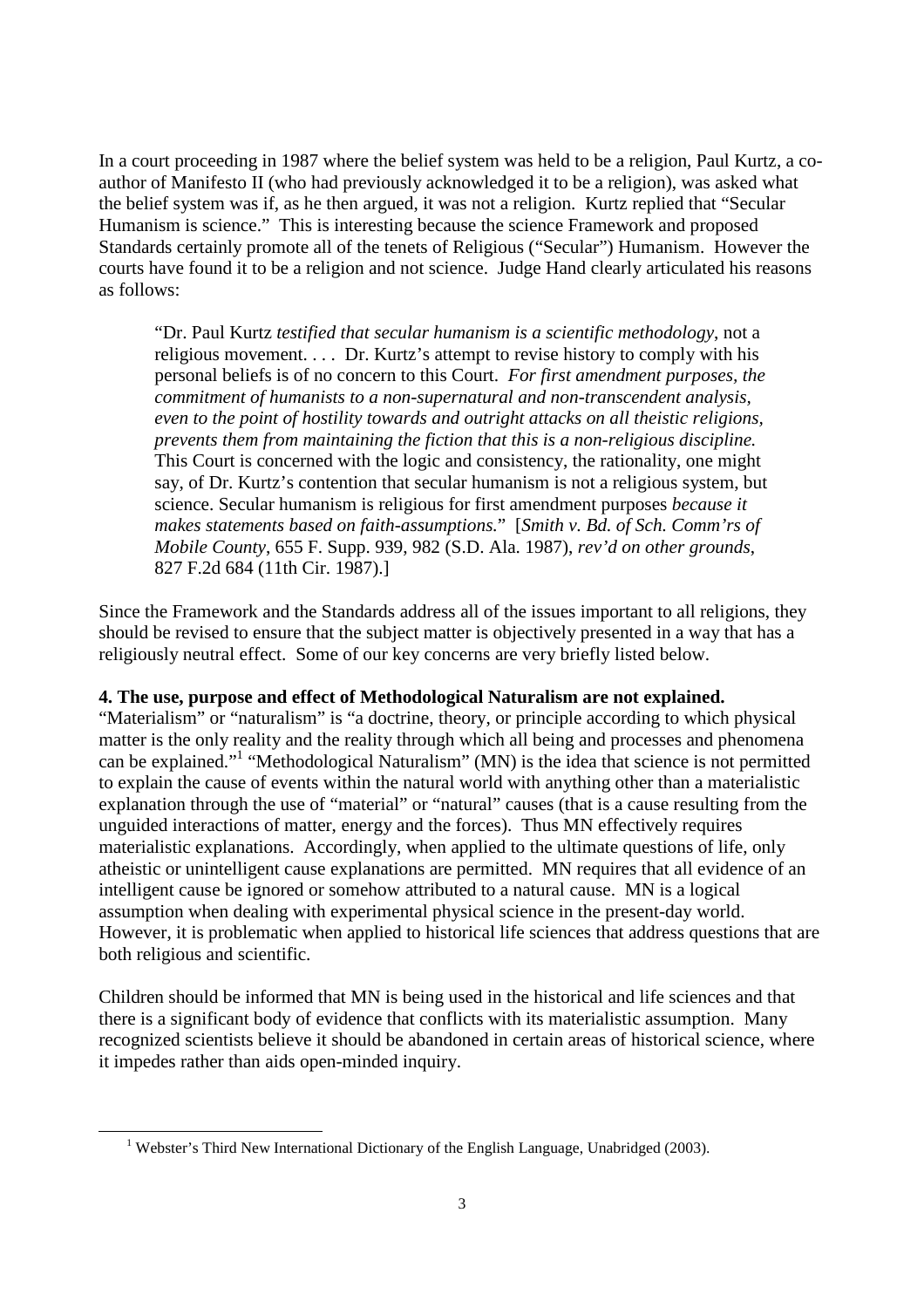The assumption of materialism (MN) is incompatible with science education that must respect the religious rights of children, parents and taxpayers. The effect of MN is to lead children to accept atheistic explanations of the origin and nature of life, rather than to question them. Not only must use of this assumption be explained, students must also be informed of the evidence and alternative explanations that are excluded by the assumption so that they acquire a genuine appreciation and understanding of its overall effect. The Framework and Standards do none of this. Instead, while using the assumption, they effectively hide its use.

**5. No distinction is made between experimental and historical science.** Most science takes place via experimentation and observation in the present-day world. This may be called "experimental" (or empirical) science. However, some branches of science use a form of abductive reasoning in an attempt to reach a "best explanation" for the cause of past events. This type of "historical" science is practiced in such disciplines as cosmology, astronomy, historical geology, paleontology, archaeology, and origins science (studies of the origin and development of life on earth). Biologist Ernst Mayr put it this way:

"[Charles] Darwin introduced historicity into science. Evolutionary biology, in contrast with physics and chemistry, is a historical science – the evolutionist attempts to explain events and processes that have already taken place. *Laws and experiments are inappropriate techniques for the explication of such events and processes. Instead one constructs a historical narrative,* consisting of a tentative reconstruction of the particular scenario that led to the events one is trying to explain." [Ernst Mayr, *Scientific American*, 283 (2000) 78.]

Philosopher of science Carol Cleland explains that "there are fundamental differences in methodology between experimental scientists and historical scientists…." She goes on to say that "good historical scientists focus on formulating multiple competing (versus single) hypotheses.... Their main research efforts are directed at searching for a smoking gun, a trace that sets apart one hypothesis as providing a better causal explanation (for the observed traces) than the others." [Carol E. Cleland, *Geology*, 29 (2001) 987.]

Abductive reasoning requires one to show that evidence offered in support of a historical hypothesis also rules out alternative or competing explanations. Evolutionary explanations regarding the origin and development of life on earth depend to a large extent on imagination and speculation about past events rather than experimental testing and direct observation. It is crucial to note that the Framework and Standards do not inform students that alternatives to unguided evolutionary explanations exist.

The historical versus experimental distinction is extremely important in the context of modern evolutionary theory. This is because it is grounded in the incontrovertible assumption of Methodological Naturalism (MN). MN, as explained above, rules out the primary competing historical hypothesis that life arises via a guided or designed process. Thus, MN allows only one of the competing ideas – the materialistic explanation that all of the diversity of life arises via the unguided evolutionary mechanism of random mutation and natural sorting ("selection"). The excluded teleological hypothesis arises not from a religious text, but from direct observations, experiment and statistical analysis of biological systems, and other aspects of the natural world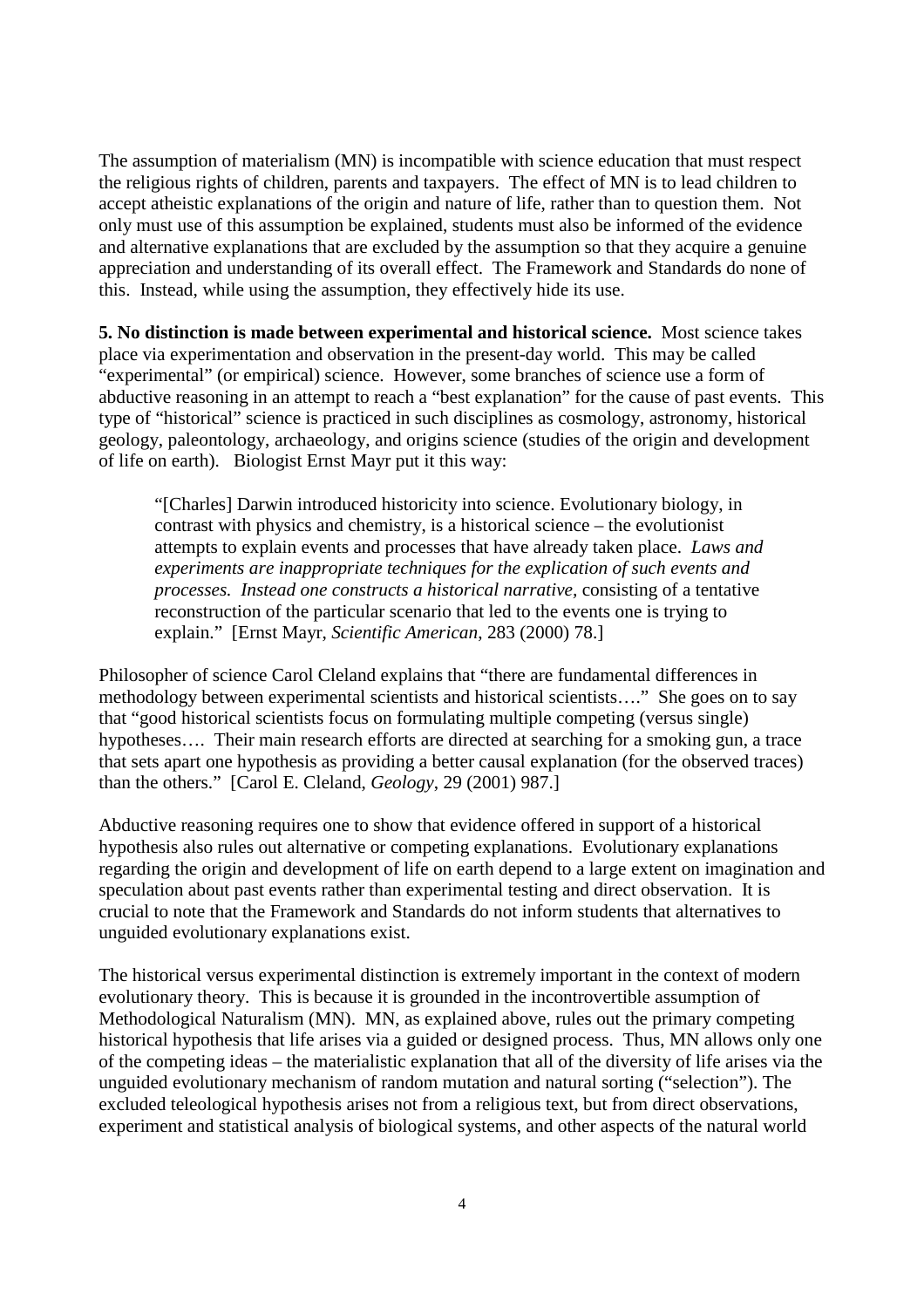which appear exquisitely designed, including human consciousness. The appearance of design is evidenced by the adjectives and metaphors found both in the Framework and all of the scientific literature. Although MN has application in many areas of physical science, it is counterproductive in the context of historical evolutionary science. This is because its materialistic/Atheistic assumption has the effect of ruling out the competing hypothesis, not on the evidence but by enforcement of its dogma. This causes so-called "scientific" explanations to be functionally Atheistic when it addresses religious questions like the origin of life and its diversity. The Atheistic effect arises because the dogma requires one to ignore evidence inconsistent with materialism and consistent with teleological inferences.

Accordingly, we believe the Framework and Standards must (1) describe methods of testing historical hypotheses in historical sciences by seeking the best of competing explanations, (2) state the fact that this method is not generally used in the development of unguided evolutionary explanations about the origin of life and its diversity, as MN rules out the competition by assumption rather than by the evidence, and (3) include a showing of the evidence that would be considered but for the use of MN, and (4) describe how that evidence would affect the plausibility of the evolutionary explanations. Unless this kind of objectivity is required, then the effect of the NGSS will not be religiously neutral as it will inexorably lead children over their thirteen years of education to accept the atheistic view of how life is related to the world in which it is lived.

**6. Evidence which is inconsistent with the unguided materialistic assumption of MN and which supports the idea that the apparent design of many aspects of the natural world may be real is not included.** Some of this evidence (none of which appears in the Framework or Standards) is summarized below:

- (a) The characteristics of the matter, energy and forces that comprise the physical universe have discrete values, which if changed by any small amount, would not permit the existence of human life. This phenomenon suggests that the universe itself and its matter, energy and forces have been "fine-tuned" or "designed" for life. If any one of these constants were changed by a small amount, human life would not be possible within the universe. This *evidence* supports the view that the universe itself is a design rather than a mere random occurrence.
- (b) The *intangible* genetic code and other codes in living organisms have no known natural or material cause. Furthermore, these *intangible* codes are far more sophisticated than any designed by man, suggesting an intelligent cause for their origin. The genetic code was found in 1998 to exhibit "*Eerie Perfection*."<sup>2</sup>
- (c) Natural cause explanations are inconsistent with the *intangible* messages of life that are carried in sequences of four bases in DNA. Investigation has shown that the sequences are not ordered by any physical or chemical necessity. The lack of such necessity caused renowned geneticist Jacques Monod to describe this as the "ultimate

<sup>2</sup> In *Life's Solution: Inevitable Humans in a Lonely Universe* (2003, p. 13), paleontologist Simon Conway Morris devotes a sub-chapter to the extraordinary efficiency of the Genetic Code, which he calls "Eerie Perfection." See also Stephen J. Freeland and Laurence D. Hurst, *Journal of Molecular Evolution*, 47 (1998) 238.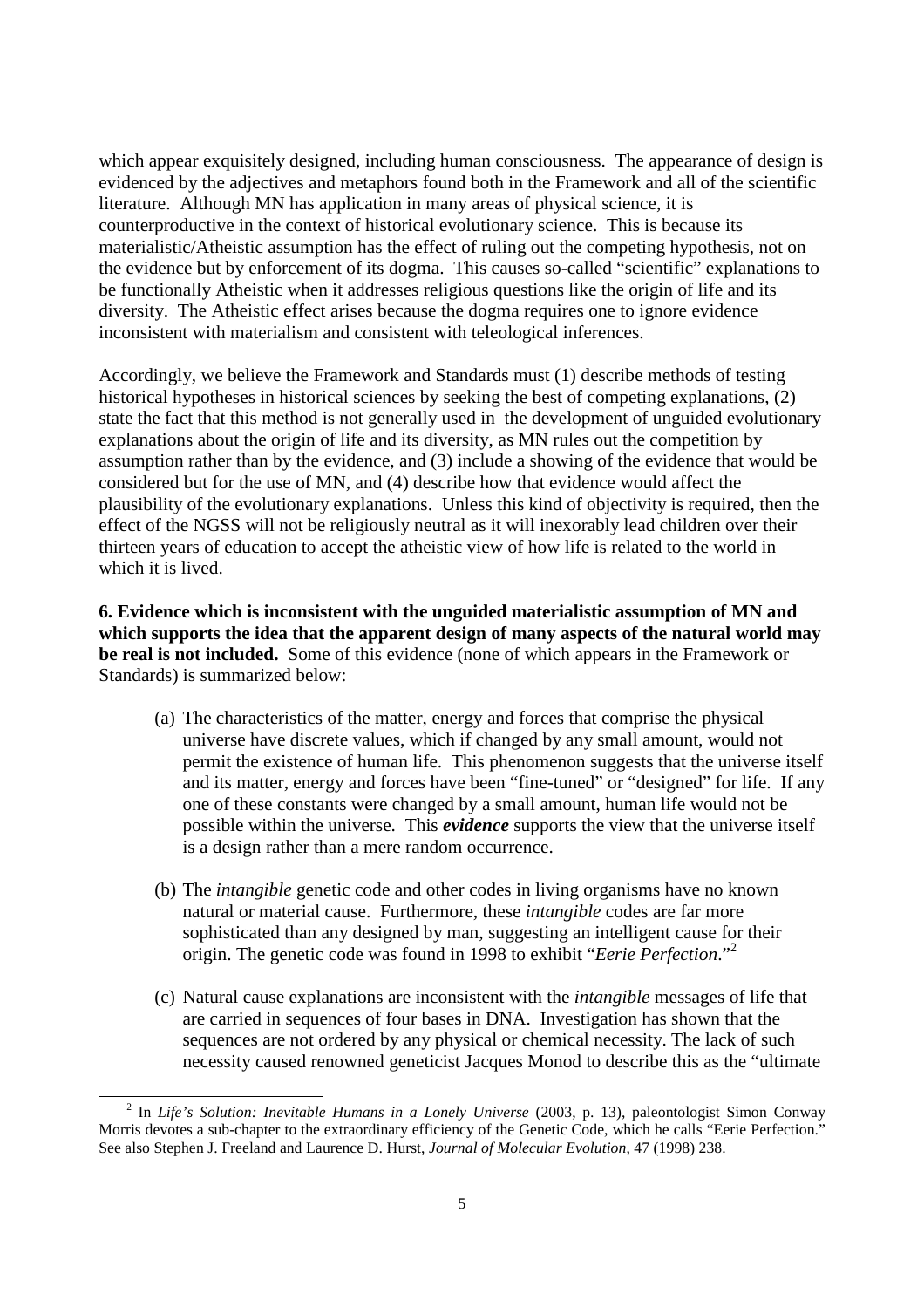mystery of life."<sup>3</sup>

- (d) There are no known coherent materialistic explanations for the origin of life itself. Even the Framework describes the initial cellular information processors needed to get life started as "programmed." In particular we believe the Framework and Standards should include an objective presentation of the state of our existing scientific knowledge relative to the origin of life.
- (e) Major increases in organized biocomplexity require numerous additions to the information content of DNA before selectable function can arise, thereby casting doubt on the plausibility of stochastic processes to explain all of those increases. The inherent problem of trying to explain large pre-function increases by a random gradual process is that the probability of the occurrence of the new beneficial function decreases exponentially as the number of necessary steps or mutations increase only incrementally. This statistically increases "waiting times" for the occurrence of new function far beyond available probabilistic resources. Examples of increases which are challenges to the gradual Darwinian process are the ubiquity of orphan genes which have no detectable homolog in other organisms, the ubiquity of biological convergence, and the sudden appearance of novel body parts and body plans without adequate evidence of a series of gradual transitions.
- (f) Many scientists now believe that the neo-Darwinian mechanism for macroevolution (random DNA mutation and natural selection) is inadequate to explain major rapid increases in organized biocomplexity. An example is James A. Shapiro's *Evolution: A View from the 21st Century* (2011) in which he "explains how conventional evolutionary theory (as elaborated from the Darwinian synthesis) has become outdated...."
- (g) A number of statistical analyses and experiments show that random mutation and natural selection are implausible explanations for increases in organized biocomplexity that require multiple integrated steps before function arises. The issue is also intuitive as probability decreases exponentially as the number of integrated steps necessary for function increase only incrementally.
- (h) Although the Framework and Standards describe mutations as "beneficial ... harmful, and some neutral to the organism," much of the data indicate that mutations that are beneficial are extremely rare and that mutations generally result in a loss of functional or prescriptive information rather than a gain of information. This evidence casts doubt on the plausibility of random mutations accounting for major increases in biocomplexity within plausible "waiting times."

**7. Definitions of key terms are omitted.** The Framework and Standards contain no glossary of key terms and phrases. In particular important concepts such as "science," "scientific

<sup>&</sup>lt;sup>3</sup> Jacques Monod, *Chance and Necessity* (Austryn Wainhouse trans.), 1971, pp. 95-96. "[I]f one were able not only to describe these sequences but to pronounce the law by which they assemble, one could declare the secret penetrated, the *ultima ratio discovered*."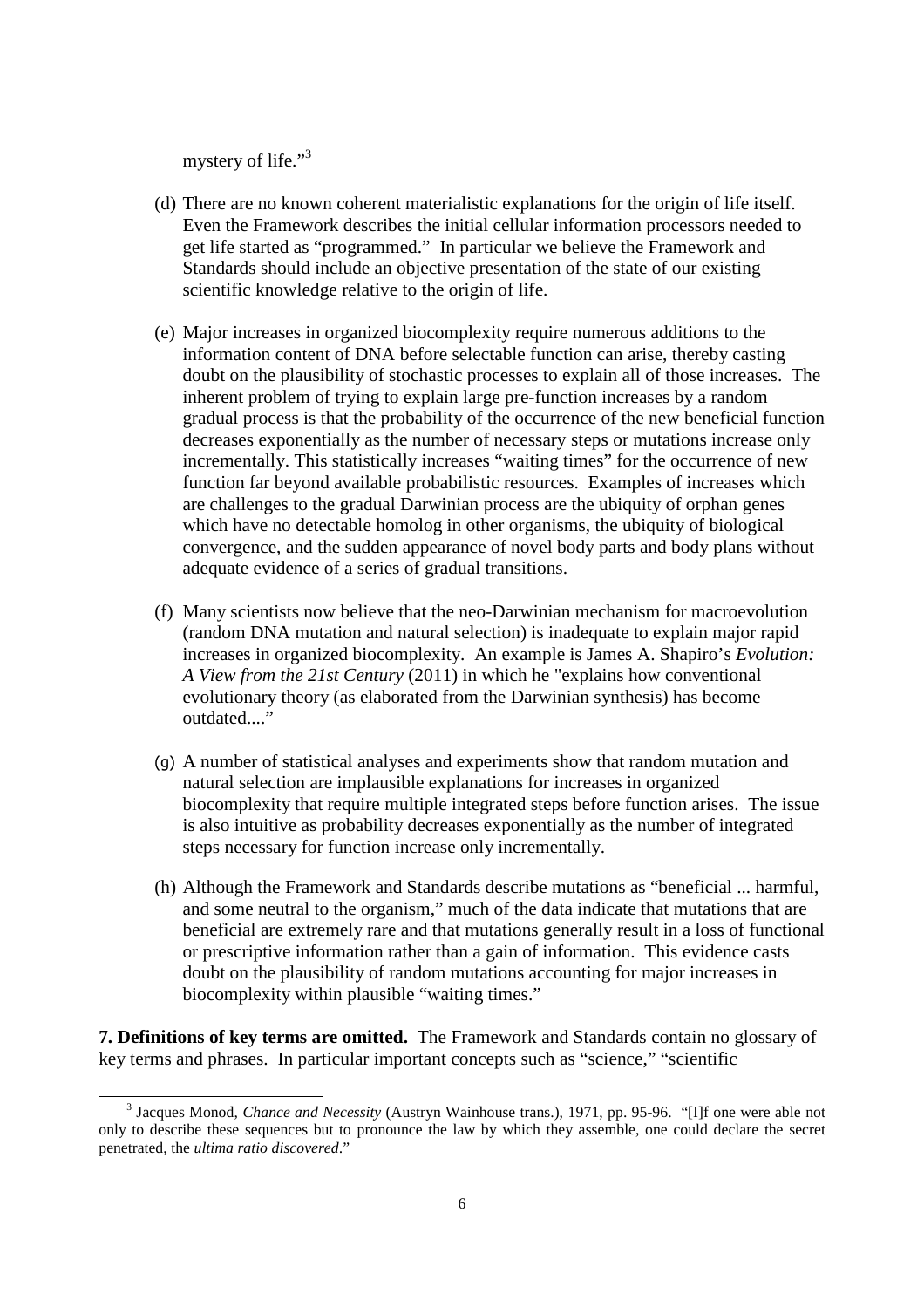knowledge," "evolution," "natural cause," "mechanism," "materialism," "methodological naturalism," "intelligent design," and the like need to be carefully defined. Without clear definitions the Framework and Standards are ambiguous, open to interpretation, confusion and conflicting messages. Definitions are needed to enable clear communication of concepts and core ideas of science. This is particularly the case when the boundaries between science and religion are so closely intertwined.

A particularly egregious omission is the failure of the Framework and Standards to explain the various definitions of evolution. One common definition is simply "change over time," which means that different species lived during different time periods on earth. This is not controversial. "Microevolution" is small-scale change within a species (adaptation, change in gene frequency). This is also generally not controversial. However, "Macroevolution" is a controversial historical hypothesis. It seeks to explain all major increases in organized biocomplexity via unguided descent with modification from a common ancestry. The Framework and Standards ignore the distinction and controversy and therefore *assume by extrapolation* and the use of MN that microevolution leads to macroevolution over long periods of time. This supposition is the subject of much scientific debate. Students should be informed of the debate and not be given the impression that all forms of "evolution" are the same, and that if one form is true then all are true.

**8. There appears to have been no vetting for First Amendment compliance.** We note that the Framework and Standards have apparently not been analyzed for First Amendment compliance. A word search of both the Framework and the Standards for the word "religion" results in a "not found" response. This is odd given the clear recognition that the Standards are designed to influence the worldviews of "all children" and "all citizens." They explicitly have as their goal to cause children to relate their lives to the world around them. Thus, the Framework and Standards studiously ignore the religious rights of parents, children and taxpayers. Instead, the document explicitly and implicitly promotes an atheistic worldview.

**9. Religious groups are not included within the concepts of "Equity and Diversity."** The emphasis of the Framework and Standards on "Equity and Diversity" omits any mention of equity and non-discrimination among diverse religious groups and beliefs. Although the Framework and Standards discriminate in favor of a religious worldview that is atheistic, they mask that discriminatory effect by omitting any explicit mention of "religion" at all. This leads the student and patrons of science to believe that atheism is not religious and that the Standards are not religious, when in fact atheism is a profoundly religious viewpoint that actively seeks to change the religious views of traditional theists.

**10. The religious beliefs of the Committee are not disclosed.** Given the religious nature of the Framework and Standards it would be helpful to children, parents and taxpayers to know more about the religious beliefs of the Framework Committee and those who assisted with its development. The Framework is copyrighted by the National Academy of Sciences, and a number of the members of the committee are members of the Academy. A study published in the journal *Nature* shows that ninety-three percent of Academy respondents disbelieved (72.2%)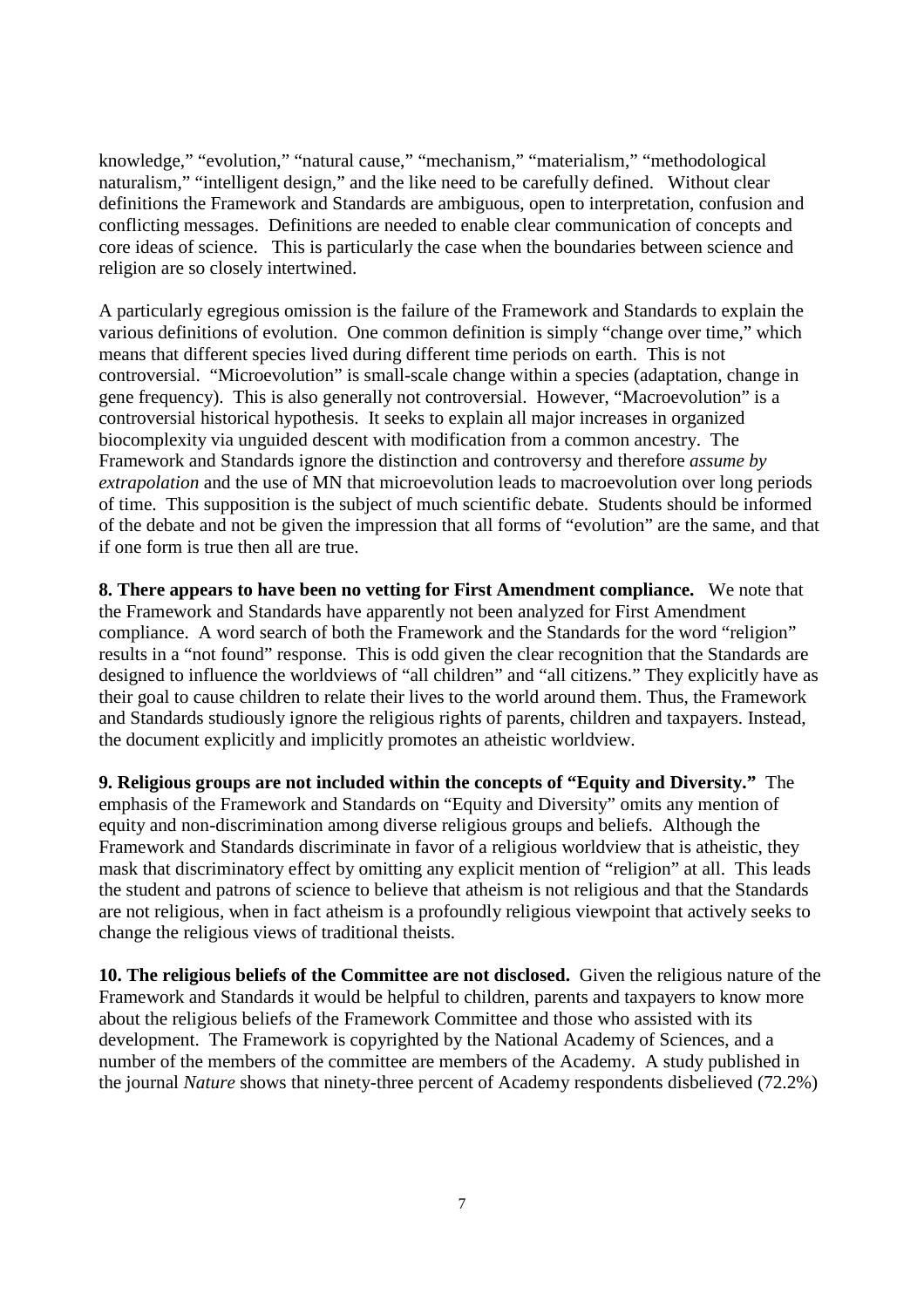or doubted (20.8%) the existence of a "personal god."<sup>4</sup> Thus, nearly 92% of the Academy might be classified as sympathetic to the tenets of Religious ("Secular") Humanism. Indeed, one of the major contributors to the Framework, Eugenie Scott, who is the CEO of the National Center for Science Education, is a signatory to Manifesto III and has been listed among the top 50 Atheists in the country.

**11. The Framework and Standards are not age appropriate.** Since the Standards and Framework address religious issues, then they must ensure that the children have the knowledge and intellectual maturity needed to allow them to make informed judgments about the religiously sensitive material before it is presented. In this respect we find the Framework and Standards inappropriate as they begin teaching these religious concepts in Kindergarten. We believe teachings about religious issues relating to the origin and nature of life should not be introduced before the ninth grade. The complex issues relating to the origin of life and its diversity require a good understanding of a number of scientific concepts dealing with physics, chemistry, geology and biology. Because the origins issue unavoidably addresses religious questions, objective teachings about it will necessarily involve high intellectual capacities but also a substantial grounding in many scientific disciplines. If the teaching of unguided materialistic evolution begins in Kindergarten, one may reasonably conclude that the children will lack the knowledge and maturity necessary to reach informed decisions about what to believe about that "dangerous idea $\cdot$ <sup>5</sup>

**12. Coherence and progression can become tools of indoctrination and evangelism.** The Framework and Standards are designed to cause all children to accept the core ideas presented. To achieve this result they utilize a method of progressively increasing knowledge about a "core idea" over the 13-year educational experience so that by the end of the 12th grade the child will be proficient in understanding and accepting the core idea. In addition the idea is used in connection with other ideas so that all of the ideas "cohere" into a single organized belief system or world view. This method has significant merits if one is trying to train a child to play baseball or learn how to read or do math. However, when applied to an idea about religion, it becomes a tool of indoctrination and evangelism. Thus, beginning to teach children uncritically the tenets of unguided materialistic evolution, a "dangerous idea," in Kindergarten and continuing that teaching for the next thirteen years will have the likely effect of causing the child to come to believe in that religious idea and to eventually become one who embraces an atheistic view regarding the origin and nature of life.

Accordingly, we believe that subjects that deal with religious issues be taken out of the coherence and progressions and treated separately in upper grade classes (if covered at all) where the curriculum has been carefully designed to present the subject matter objectively to a mature and knowledgeable audience so that the effect of the curriculum is religiously neutral.

<sup>4</sup> Edward J. Larson & Larry Witham, *Nature*, 394 (1998) 313. The article closes with these remarks: "As we compiled our findings, the NAS issued a booklet encouraging the teaching of evolution in public schools. . . . The booklet assures readers, 'Whether God exists or not is a question about which science is neutral.' NAS president Bruce Alberts said: 'There are many very outstanding members of this academy who are very religious people, people who believe in evolution, many of them biologists.' *Our survey suggests otherwise*."

<sup>&</sup>lt;sup>5</sup> "Darwin's Dangerous Idea" is the title of a book by Atheist Daniel Dennett (1995) that is also the title of a PBS video that features Dennett and his views about evolution. Dennett explains that the idea is "dangerous," because it has the effect of destroying the idea of a creator God that is the foundation of traditional theistic beliefs.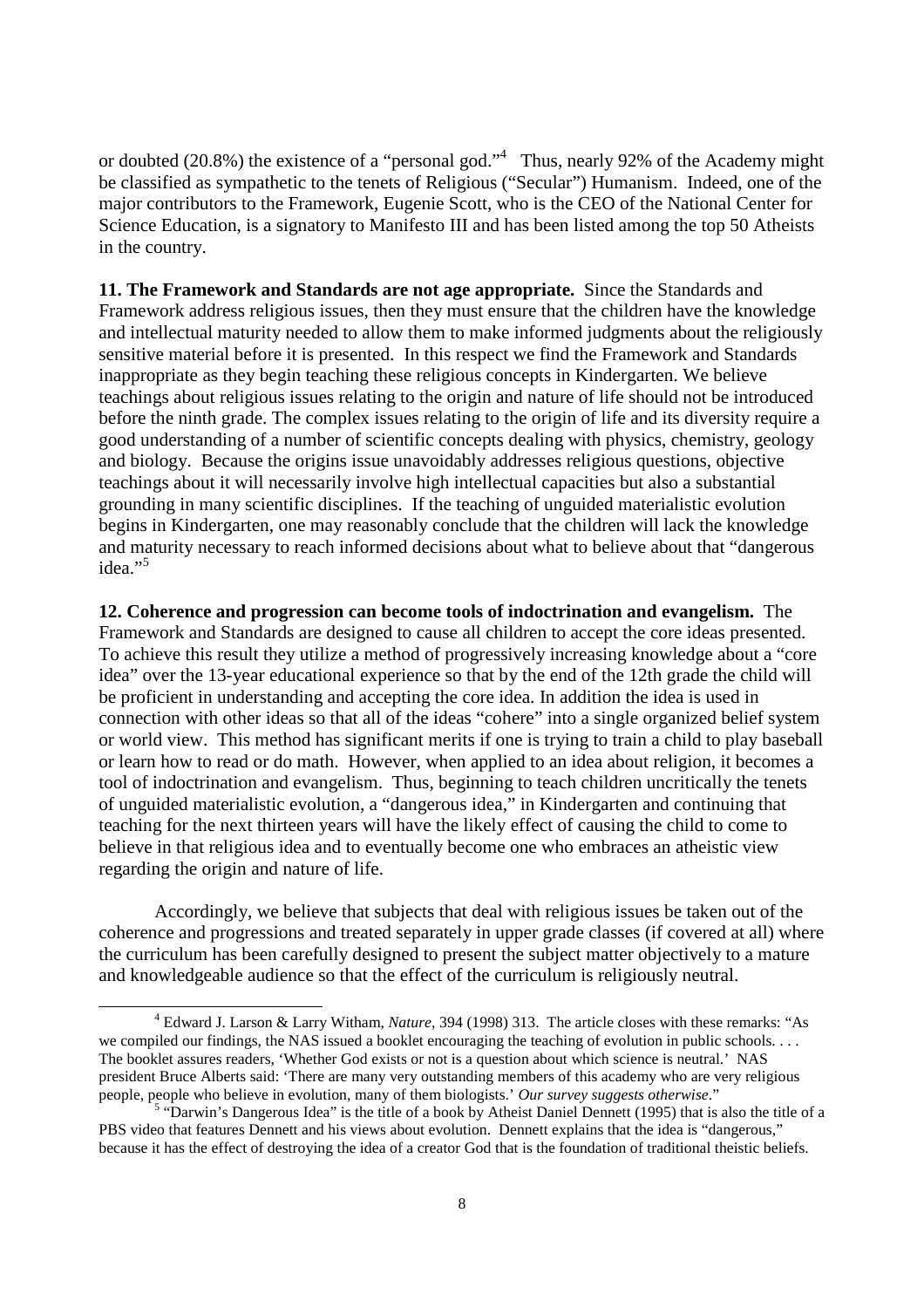## **13. The Framework and Standards cause science to be an enterprise promoted by**

**consensus.** The Framework abandons the scientific method and converts science into an enterprise that rules by consensus. This so-called "consensus" then purports to speak for all scientists. This would seem to convert it from an enterprise that investigates into one that seeks to make social policy. We know that many scientists disagree with this move. This is important as the scientific method holds the definition of scientific knowledge to a high standard. In *Daubert v. Merrill Dow Pharmaceuticals* [509 U.S. 579, 590 (1993)], the Supreme Court found, based on the testimony of scientists, that scientific knowledge is knowledge gained by the scientific method. The scientific method limits scientific knowledge to intersubjectively accessible knowledge that has been tested by observation and experiment, where possible. However, the ambiguous Framework description of scientific knowledge appears to cast it in terms of knowledge that has been agreed to by a "consensus" of an unspecified group of scientists based on assumptions, models and speculations that may or may not be intersubjectively accessible. This puts the classification of what is and what is not scientific knowledge in the hands of those who control the "consensus." Rather than having knowledge defined by tested evidence, it appears to be defined by what some group of scientists say it is. Often funding for scientific endeavors depends on a particular form of "consensus," which renders the entire notion of scientific objectivity questionable. This formula for science undermines the trust of patrons of science and tends to make science an advocacy enterprise that favors particular religious beliefs and political ends.

**14. Politically correct, big government solutions are promoted.** The Framework and Standards appear to set societal goals to be achieved by increased governmental involvement and regulation. This is inconsistent with the role of science as an unbiased and objective investigator. It puts science in the role of a public policy advocate that promotes a progovernment, atheistic bias. Government regulations can sometimes be helpful, but they also reduce individual rights and individual freedom. It appears that the Standards and Framework are being used to promote increased government and reduced human freedom.

**15**. **The mechanisms used for obtaining public feedback are biased.** It appears from the report on public feedback that most of the feedback came from institutions of science already committed to a functionally atheistic view of life. The only evidence of any contrary response came from those who "wanted evolution excluded." A number of focus groups were conducted, but were any held that involved scientists not committed to the use of methodological naturalism or to groups of open-minded parents or groups of scientists that might be classified as unconvinced with standard atheistic explanations of origins? Given the lack of objectivity in the Framework with respect to the question of origins, it is understandable that parents and students would want evolution omitted. We believe it can be included in the Standards, but only in a manner that is truly objective so that the presentations are both scientifically valid and religiously neutral. This can be accomplished without discussing origins narratives found in religious texts such as the Bible.

In conclusion we do not believe the Standards and Framework produce a religiously neutral effect required by law and should be revised to achieve that effect and render science truly objective.